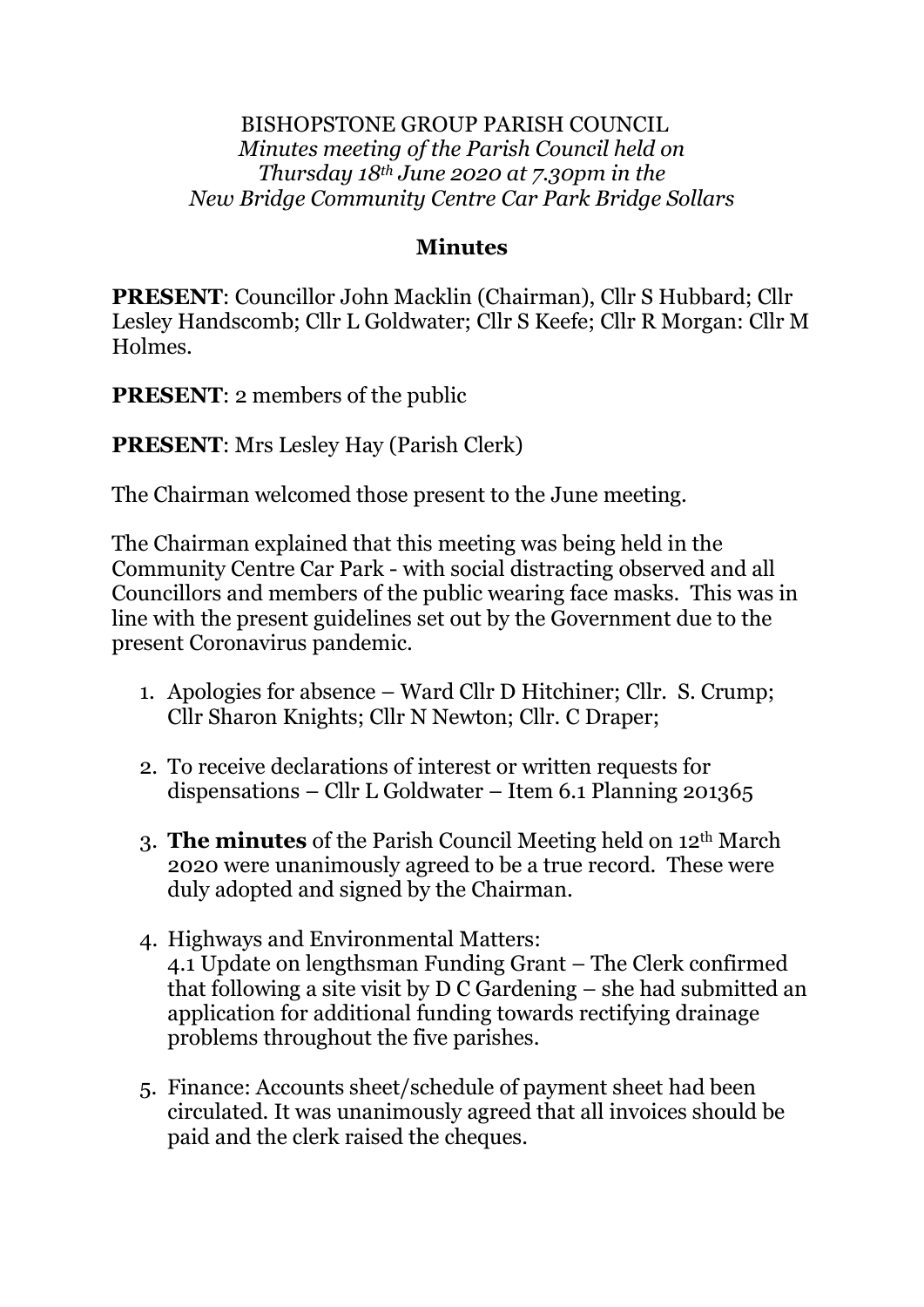- 5.1 All correspondence associated with the 2019 -2020 end of year accounts had been previously circulated.
- 5.2 The Annual Governance Statement 2019/2020 was approved and signed by the Chairman and Clerk.
- 5.3 The Annual Accounts for 2019/2020 were approved and signed by the Chairman and Clerk.

5.4 Chairman signed Certificate of Exemption which will now be submitted to the External Auditor.

All documents will now be displayed on the website.

The Notice of Public Rights will be displayed from the 1 st September – slight delay due to the Clerk moving house but will available from the 1st September if any members of the public wish to view the accounts.

5.5 It was unanimously agreed to appoint Mr Robert Taplin as Internal Auditor for financial year ending 31st March 2021

6. Planning matters:

6.1 Planning Consultation: 201365 – Pear Bough Barn,

This application was discussed and it was unanimously agreed to support this application. Clerk to register this decision with Planning Dept.

6.2 Planning Consultation: 201512 - Land at White Roses

Two members of the public were in attendance and both were invited to give a brief presentation based on their objection to this planning application in its present form.

The two members of the public then left the meeting.

The planning application was discussed at length and it was agreed that Cllr Hubbard would draft a response on behalf of the Parish Council. This response would be circulated and once all Councillors had given their approval – the Clerk would be asked to submit to the Planning Department.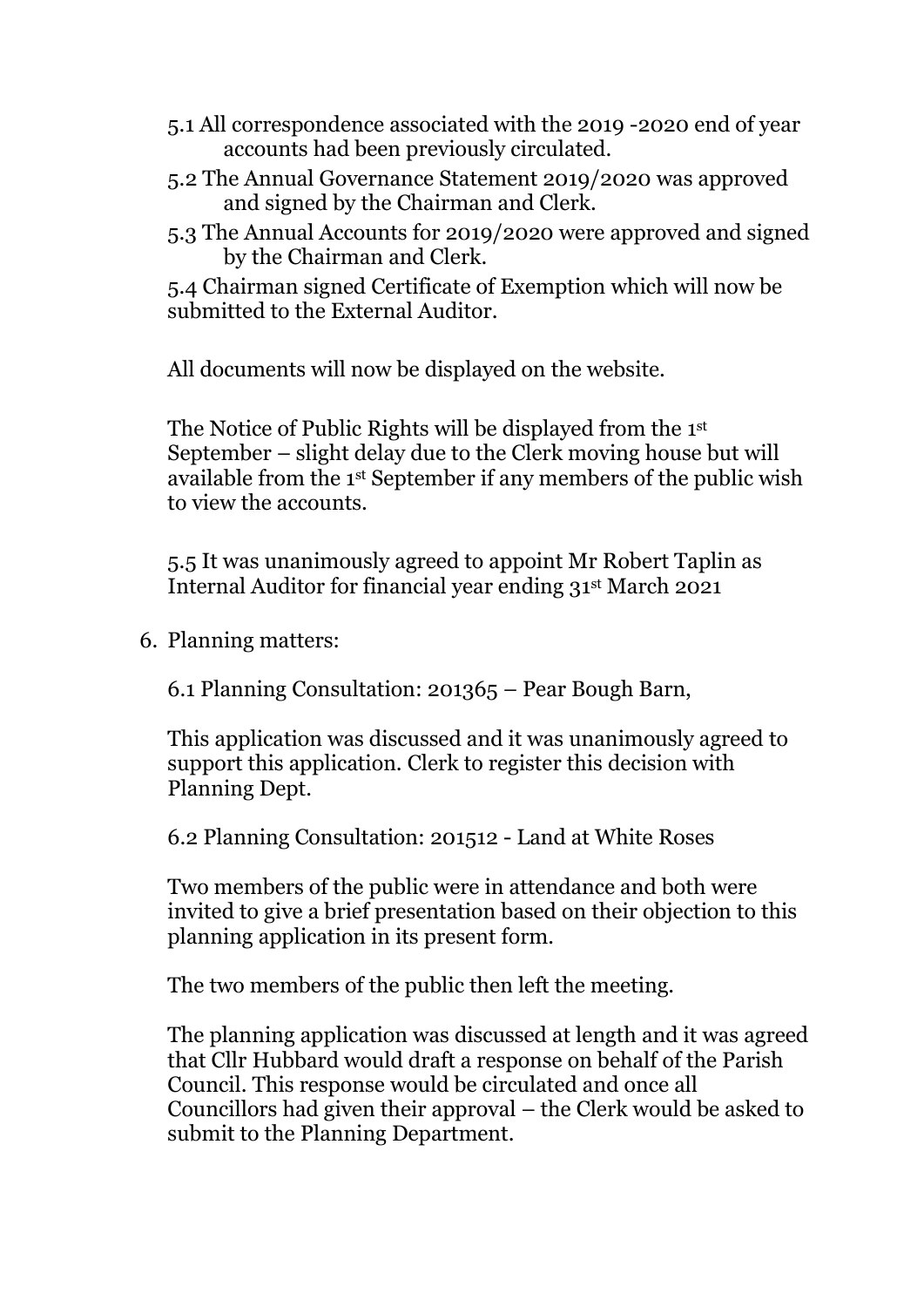A copy of the agreed response is attached to the end of these minutes for reference.

7. Brief update on 'Making space for Nature in our parish'

The Making Space for Nature project was launched in June and work is progressing in two areas:

# 1. Crossroads at Bridge Sollars.

A survey of the flora lead by Lewis Goldwater identified a number of species including Common Spotted Orchid indicating poor soil ideal for wild flowers. It's clear we need to engage with Balfour Beatty to discuss how this area should be managed to ensure certain areas of the wide verge on the southern side are cut for road safety while other parts are left uncut for wild flowers to flourish. Lewis is engaging with Verging on Wild to understand how best to approach this. Paul Norris at BBLP is very busy at the moment but we will need to discuss and agree management plan with him.

### 2. Kenchester Green Triangle

Rosemary Morgan and Sarah Keefe met with the local residents, and discussed plans for a wild flower area. Removed cut grass and plan to sow various wild flower seeds over the summer, mainly under the trees and near to mown grass between the two benches.

It's clear we need to get County Council buy-in on verge management e.g. between Kenchester and Old Rectory. We request not all of the wider verges are cut back, only what is required for safety and clear visibility of the road ahead. Need to engage with David Hitchiner and discuss.

Over the next few months, we encourage everyone to talk to neighbours and friends in the parish to see if they are interested in Make Space for Nature. We will create a map showing these places in our parish.

# 8. To confirm Web site suitability after Sept.

Regarding "Website suitability after September", Cllr Keefe report that she had spoken with Mark Millimore and the Parish Council website is all set - the Accessibility menu is on the website so people can ask for the web page to be "read" to them, navigate via the keyboard rather than using the mouse and make text bigger etc and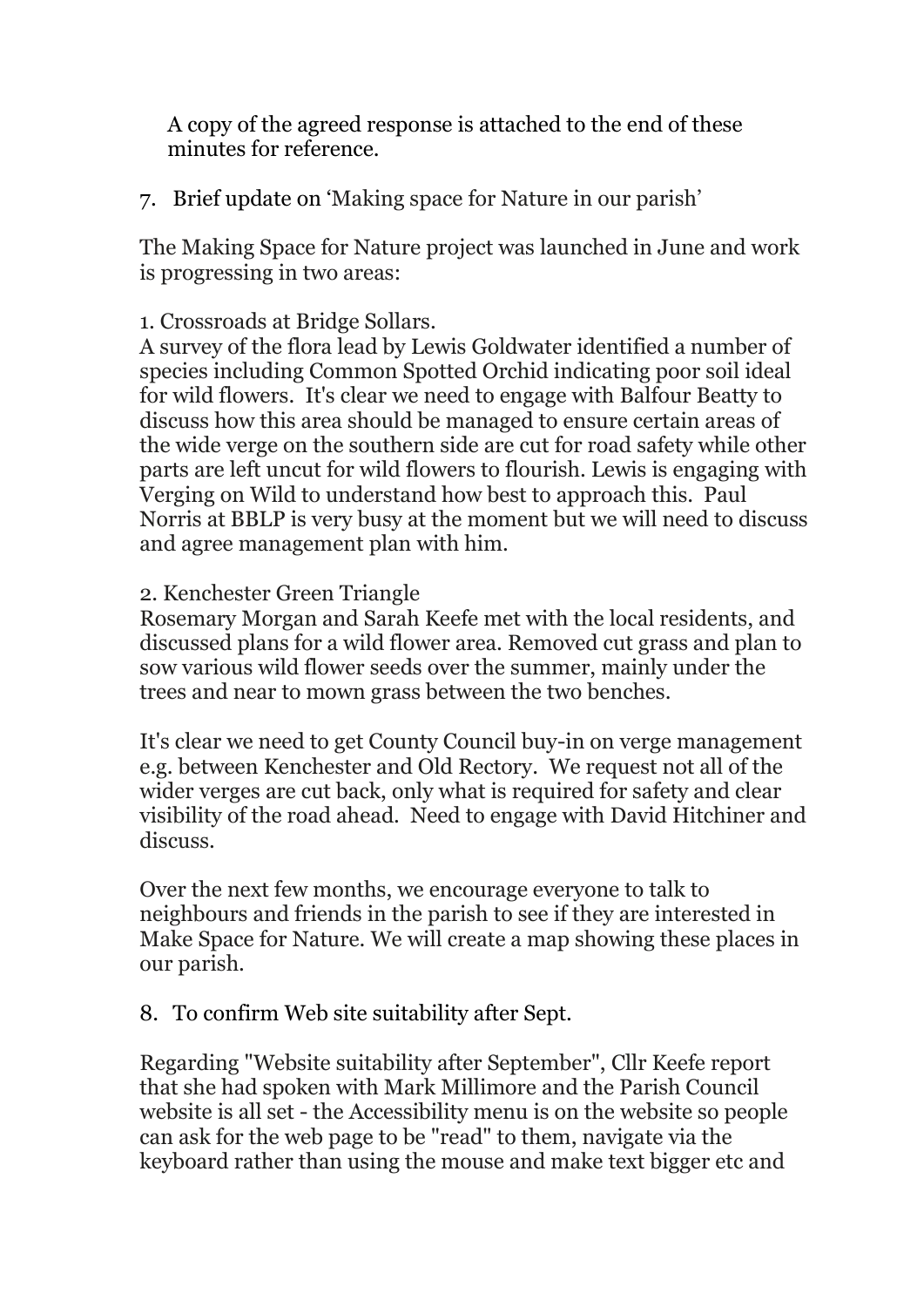there is an Accessibility Statement here - [http://bishopstonegrouppc](about:blank)[herefordshire.co.uk/accessibility-statement/](about:blank)

Cllr Keefe reported that she needs to ensure photos have alt tags which are descriptions of what the photo is and for all documents created as PDFs from the source e.g. word rather than scanned in. The latter is not always possible e.g. the accounts so this exception is covered in the Accessibility Statement.

9. Date of next meeting provisionally agreed as Thursday 10th September 2020.

However, confirmation of this date will depend on guidelines from the Government with regard to the Coronavirus restrictions in place at that time.

There is the option of calling a Zoom/visual meeting should anything urgent arise in the meantime.

The Chairman closed the meeting at 8.20p.m.

Signed ……………………………………

Date ……………………………………….

Planning application 201512 – Land at White Roses Bishopstone

In spite of some initial concern about the size of the proposed building for the site Bishopstone Group Parish Council support this application.

Bishopstone needs new homes and the provision of a three-bedroom bungalow will help to meet the growth target set for the parish.

The design appears to be of good quality, attention has been paid to the Bishopstone Group Neighbourhood Development Plan Policies H1.5 and G1 and the proposed building does not appear to be out of keeping with the existing street scene.

In the light of the concerns expressed by the owner of the property immediately to the east, councillors feel that it would be appropriate to